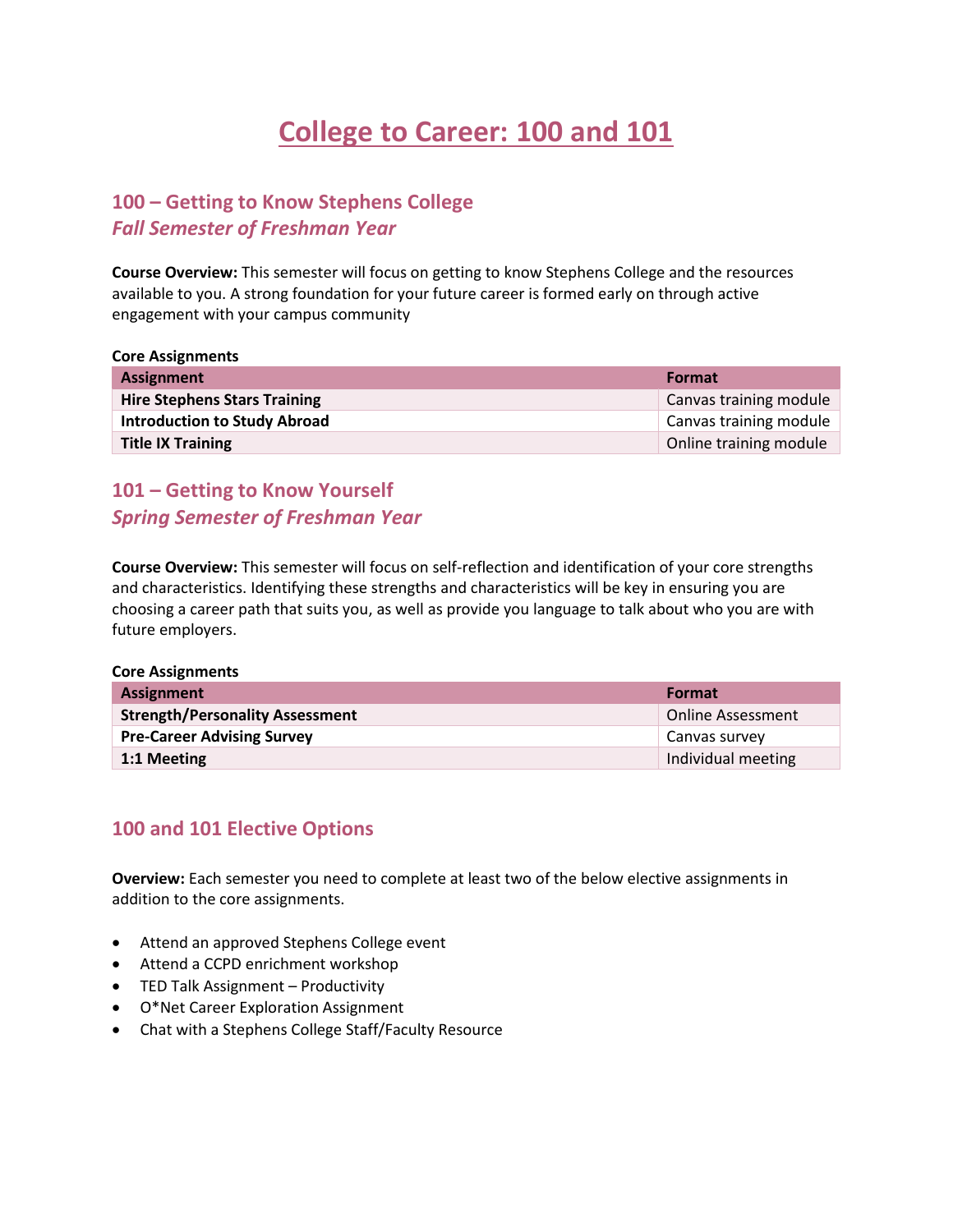# **College to Career: 200 and 201**

### **200 – Resumes and Cover Letters** *Fall Semester of Sophomore Year*

**Course Overview:** This semester focuses on the two most foundational pieces of career readiness, the resume and cover letter. A resume and cover letter are personal marketing devices. You are using them to market yourself to future employers.

**Core Assignments**

| <b>Assignment</b>    | <b>Format</b>          |
|----------------------|------------------------|
| <b>Resumes</b>       | Canvas training module |
| <b>Cover Letters</b> | Canvas training module |

# **201 – Interviews** *Spring Semester of Sophomore Year*

**Course Overview:** This semester develops your skills towards interviewing. Like any other skill, interviewing takes practice to become comfortable with and good at. Being able to do well in an interview is critical to professional success. While a resume is intended to get you the interview, the interview is your opportunity to get the job.

| <b>Core Assignments</b>          |                        |  |
|----------------------------------|------------------------|--|
| Assignment                       | Format                 |  |
| <b>Interview Skills</b>          | Canvas training module |  |
| <b>Understanding Soft Skills</b> | Canvas training module |  |
| <b>Mock Interview</b>            | Individual meeting     |  |

### **200 and 201 Elective Options**

**Overview:** Each semester you need to complete at least two of the below elective assignments in addition to the core assignments.

- Attend an approved Stephens College event
- Attend a CCPD enrichment workshop
- TED Talk Assignment Telling Your Story
- Write Cover Letters (Fall Semester)
- Conduct an Informational Interview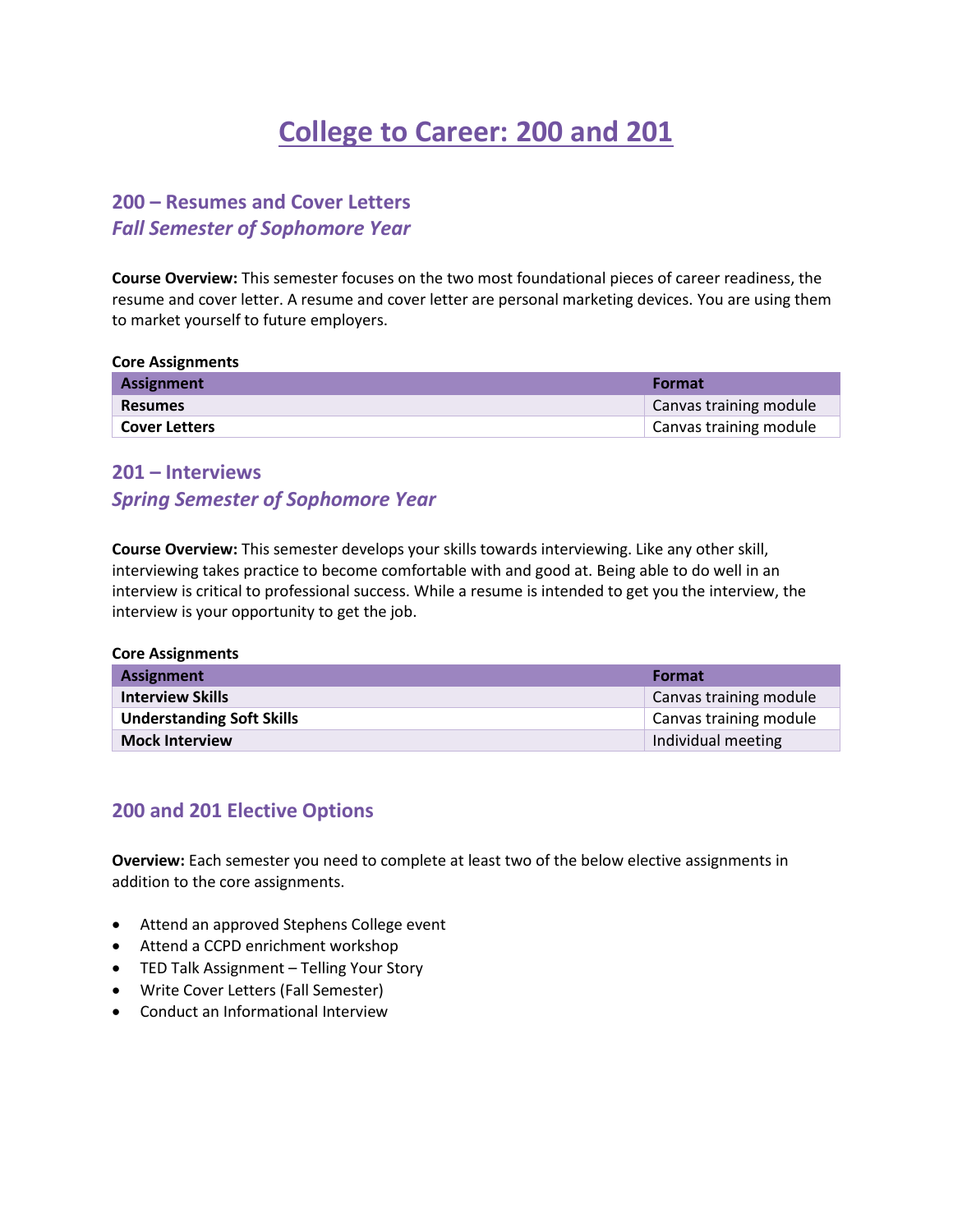# **College to Career: 300 and 301**

## **300 – The Job Search** *Fall Semester of Junior Year*

**Course Overview:** Many students will be looking to complete an internship soon, possibly spring or summer of the junior year. This semester focus on the skill of searching and evaluating potential opportunities, whether they are internships or full-time positions in the future.

**Core Assignments**

| <b>Assignment</b>                           | Format                 |
|---------------------------------------------|------------------------|
| <b>Application Process Overview</b>         | Canvas training module |
| <b>Job and Internship Search Strategies</b> | Canvas training module |
| 1:1 Meeting                                 | Individual meeting     |

## **301 – Networking and Personal Brand** *Spring Semester of Junior Year*

**Course Overview:** This semester is focused on our professional image and brand. Whether we like it or not, we all develop a professional identity and personality. During a job search our job is to make sure that identity is working for us and promoting the image you want to send to potential employers.

| <b>Core Assignments</b>                |                        |
|----------------------------------------|------------------------|
| <b>Assignment</b>                      | <b>Format</b>          |
| Leveraging LinkedIn                    | Canvas training module |
| <b>Building a Professional Network</b> | Canvas training module |

### **300 and 301 Elective Options**

**Overview:** Each semester you need to complete at least two of the below elective assignments in addition to the core assignments.

- Attend an approved Stephens College event
- Attend a CCPD enrichment workshop
- TED Talk Assignment Skill Development
- Create and Record an Elevator Pitch